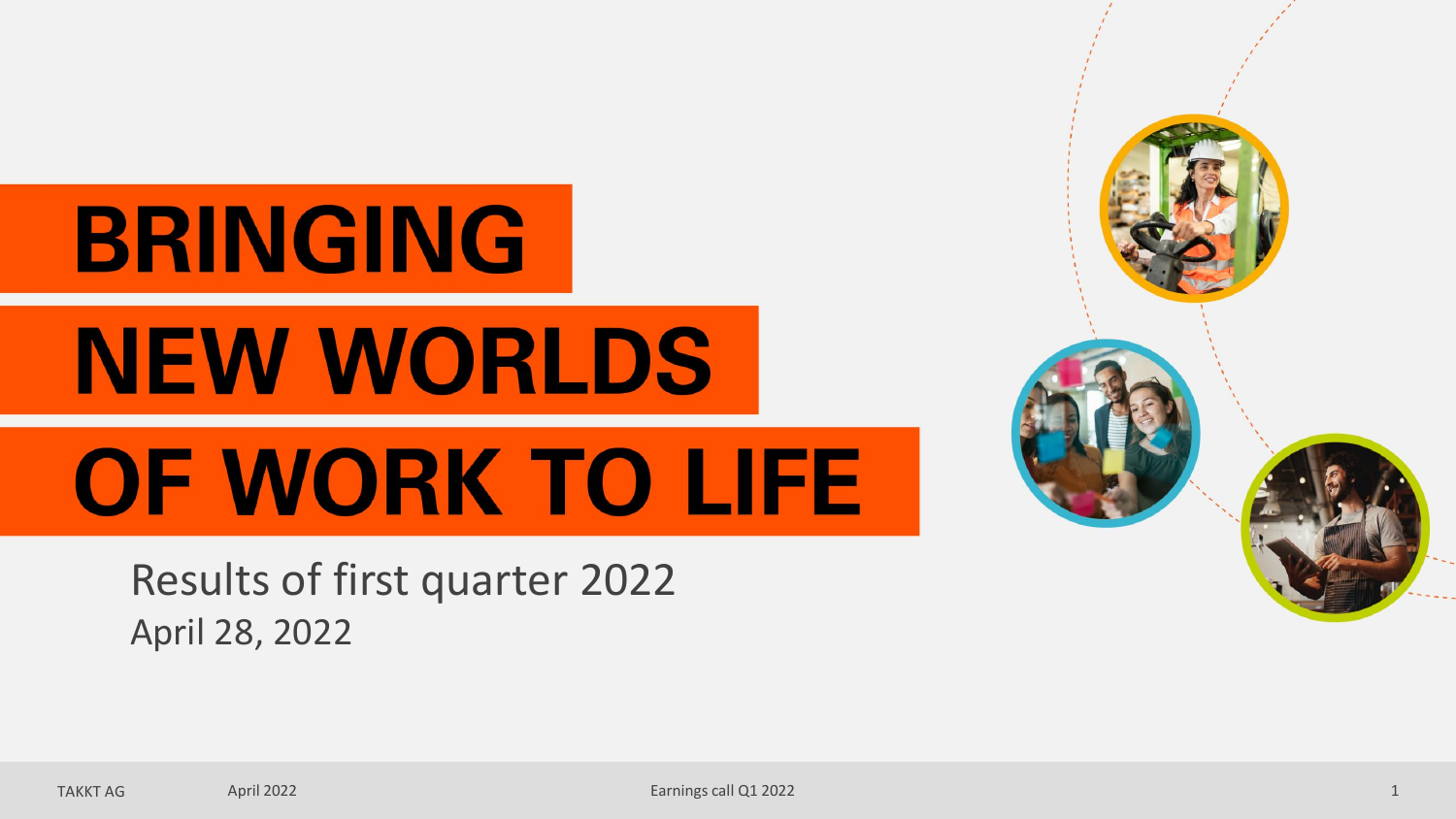### Key topics first quarter 2022

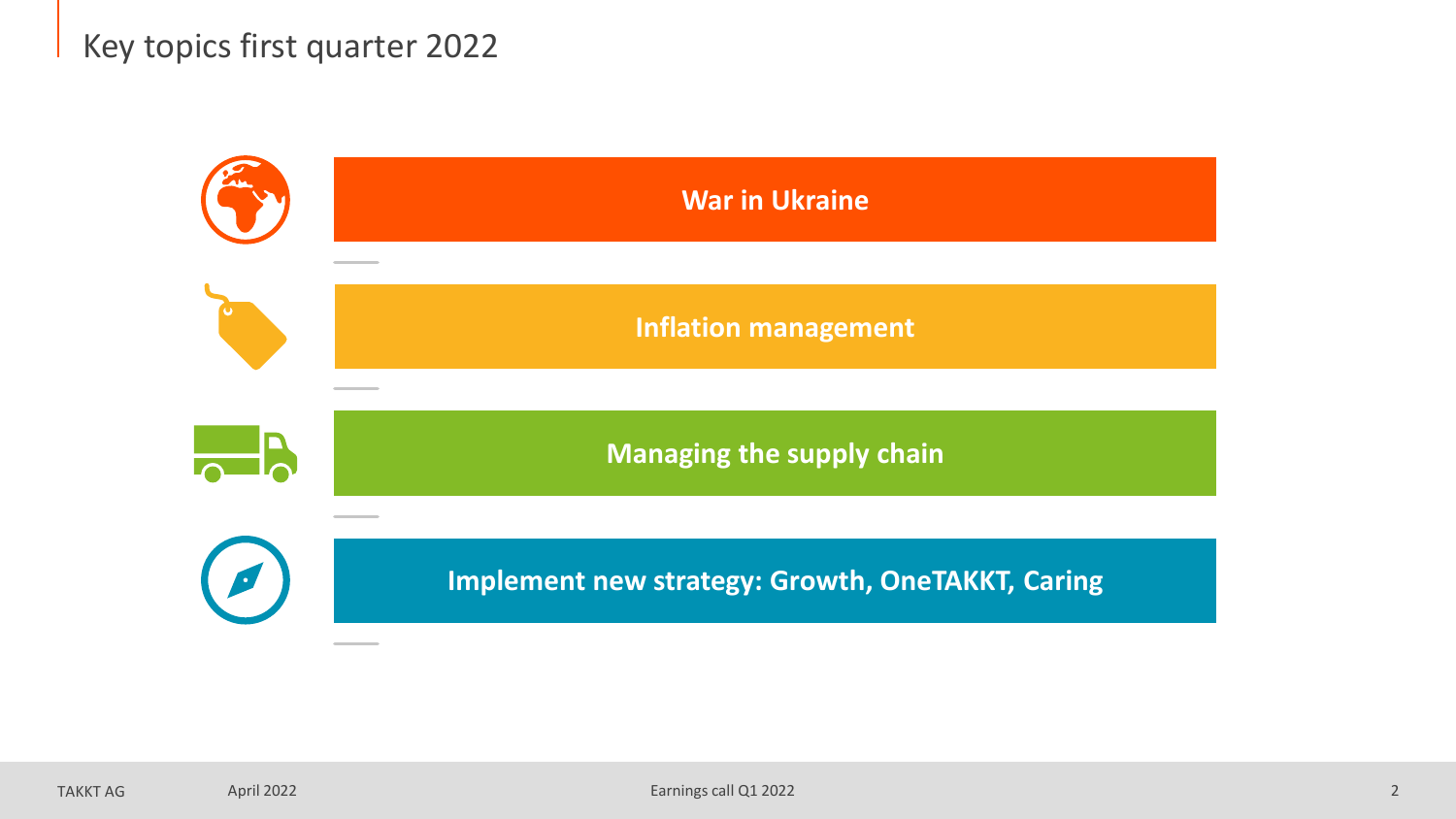Excellent financial performance in the first quarter 2022

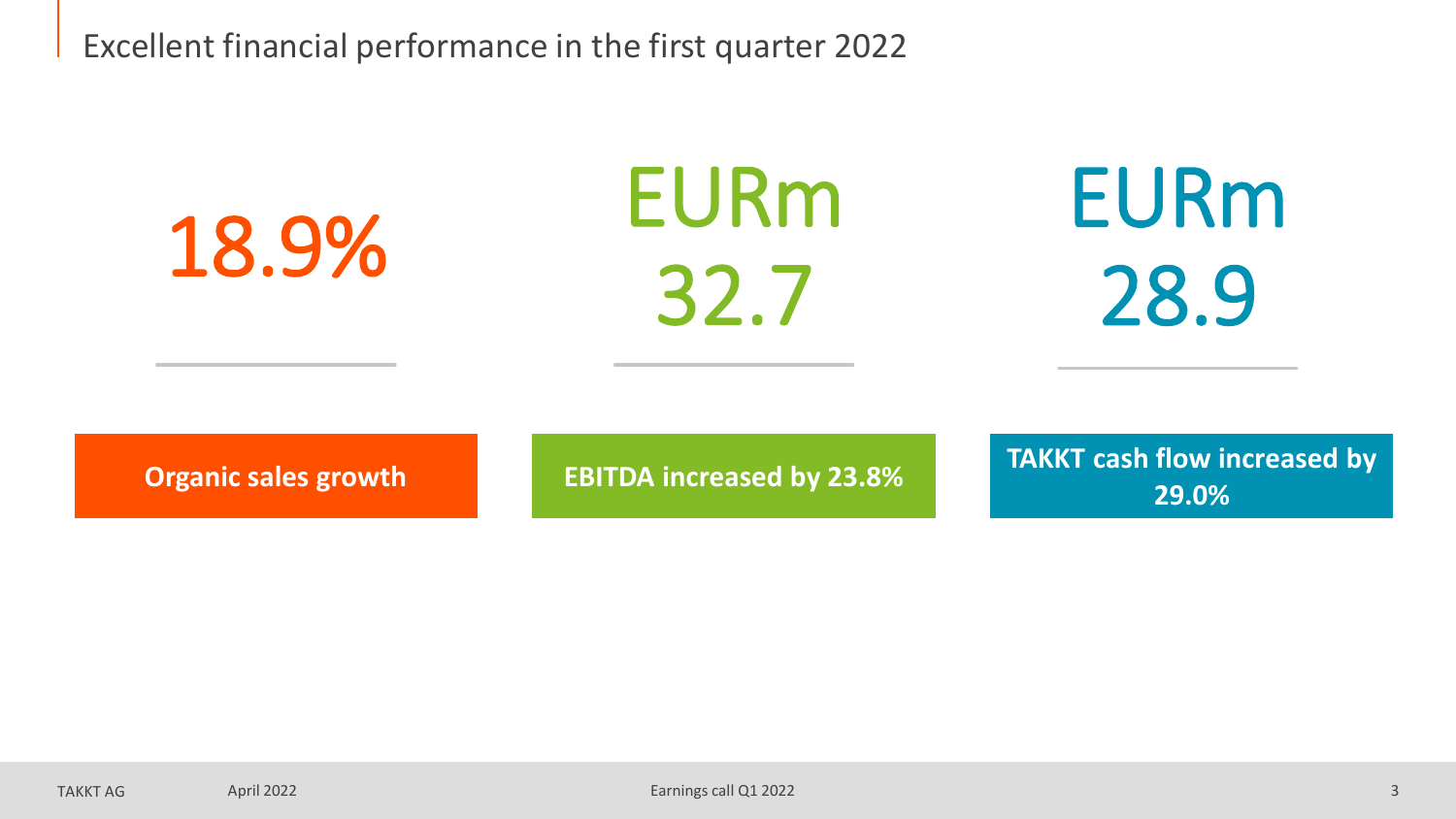# Q1 2022: TAKKT Group



- Sales increased by 23.3% with positive effects from currency fluctuations (4.4%), primarily from a stronger US-Dollar
- Organic sales growth at 18.9%, driven by the recovery in the foodservice and displays businesses
- All divisions achieved double-digit growth rates
- Gross profit margin at 39.7% (41.0%), mostly due to higher inward freight costs
- Marked improvement in marketing and personnel cost ratios
- EBITDA increased to EUR 32.7 (26.5) million, EBITDA margin at 10.0% (9.9%)
- One-time expenses of almost EUR 2 million, in part for termination of business activities in Russia
- Adjusted EBITDA margin at 10.5%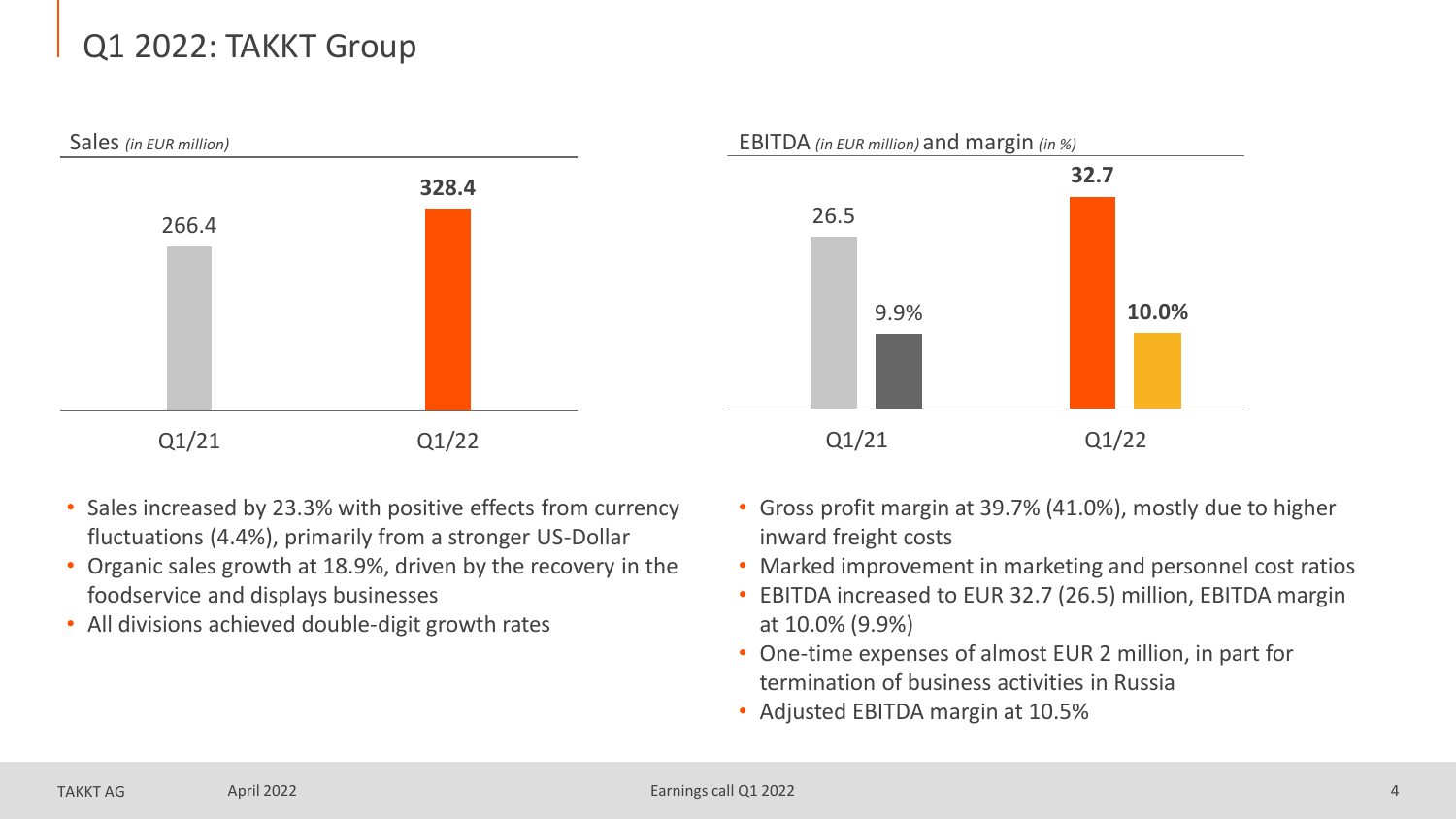# Q1 2022: Industrial & Packaging



- Sales increase by 14.0%; positive currency effects of 1.4%
- Organic sales increase of 12.6%
- Double-digit growth at KAISER+KRAFT and ratioform, growth in the UK was in the single-digits
- EBITDA increased to EUR 27.0 (24.3) million and was negatively impacted by one-time expenses of around one million EUR
- Slight decrease in EBITDA margin to 14.2% (14.6%) due to one-time expenses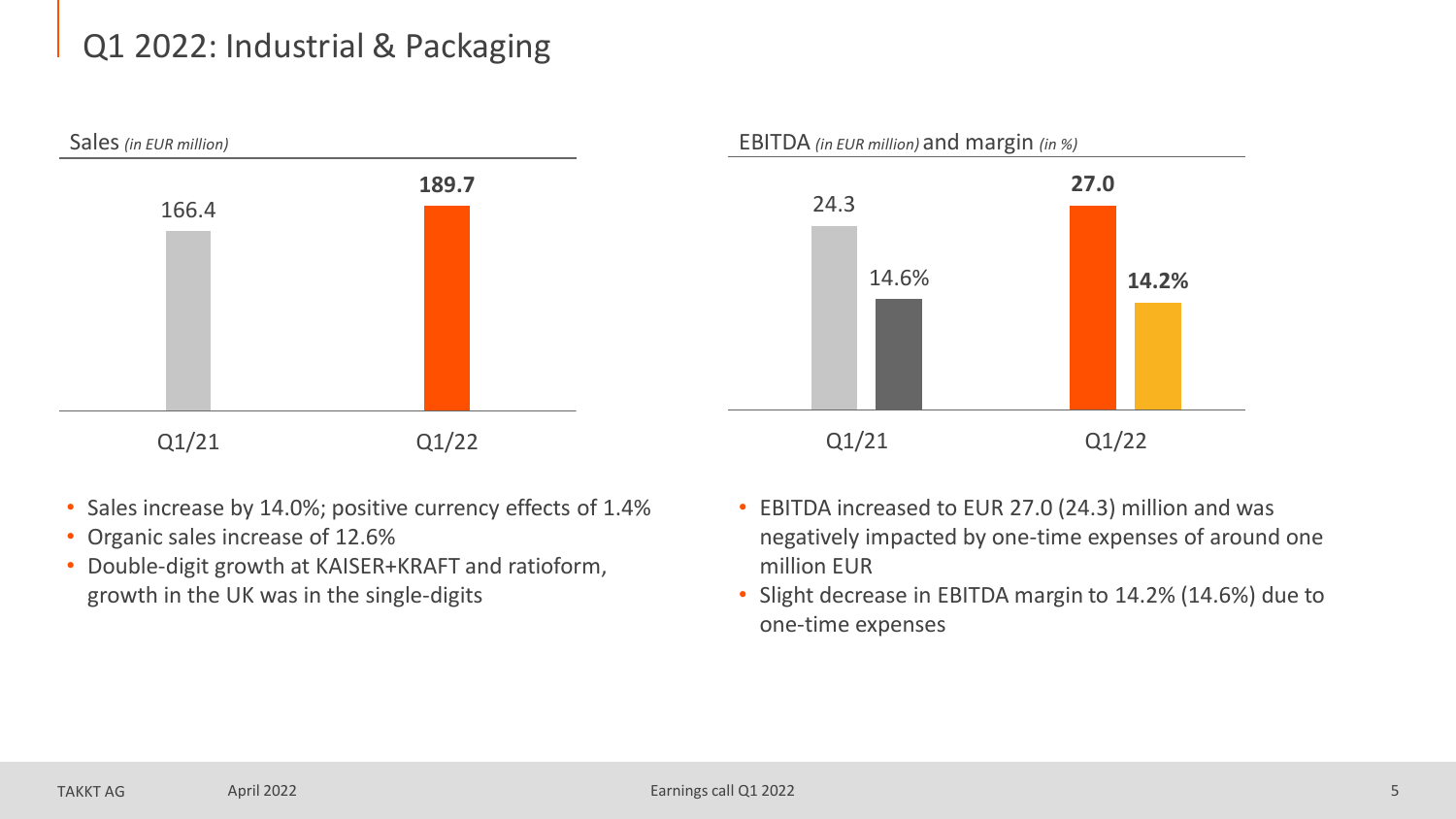# Q1 2022: Office Furniture & Displays



- Sales increase by 33.4% with positive contributions from currency fluctuations (9.1%)
- Organic sales increase of 24.3%, with both business units achieving double-digit percentage growth



- EBITDA increased to EUR 6.4 (3.4) million, EBITDA margin improved to 8.6% (6.0%)
- Recovery in the displays business made a major contribution to the increase in earnings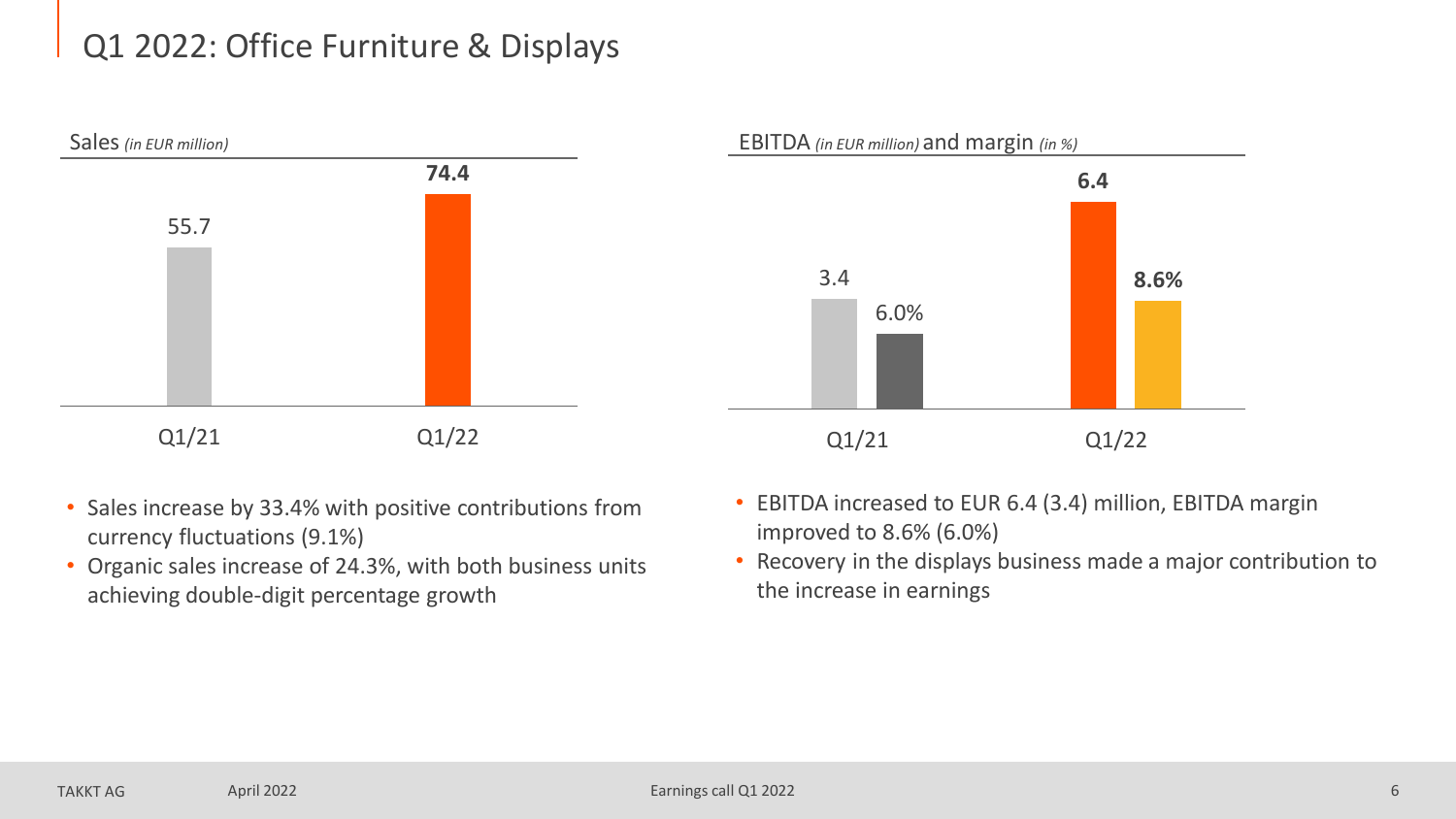# Q1 2022: FoodService



- Sales increase by 45.1%, positive currency effects from a stronger US-Dollar of 9.5%
- Organic sales increase of 35.6%, supported by the continued recovery in the US foodservice market
- EBITDA increased to EUR 4.3 (2.5) million, EBITDA margin improved to 6.7% (5.7%)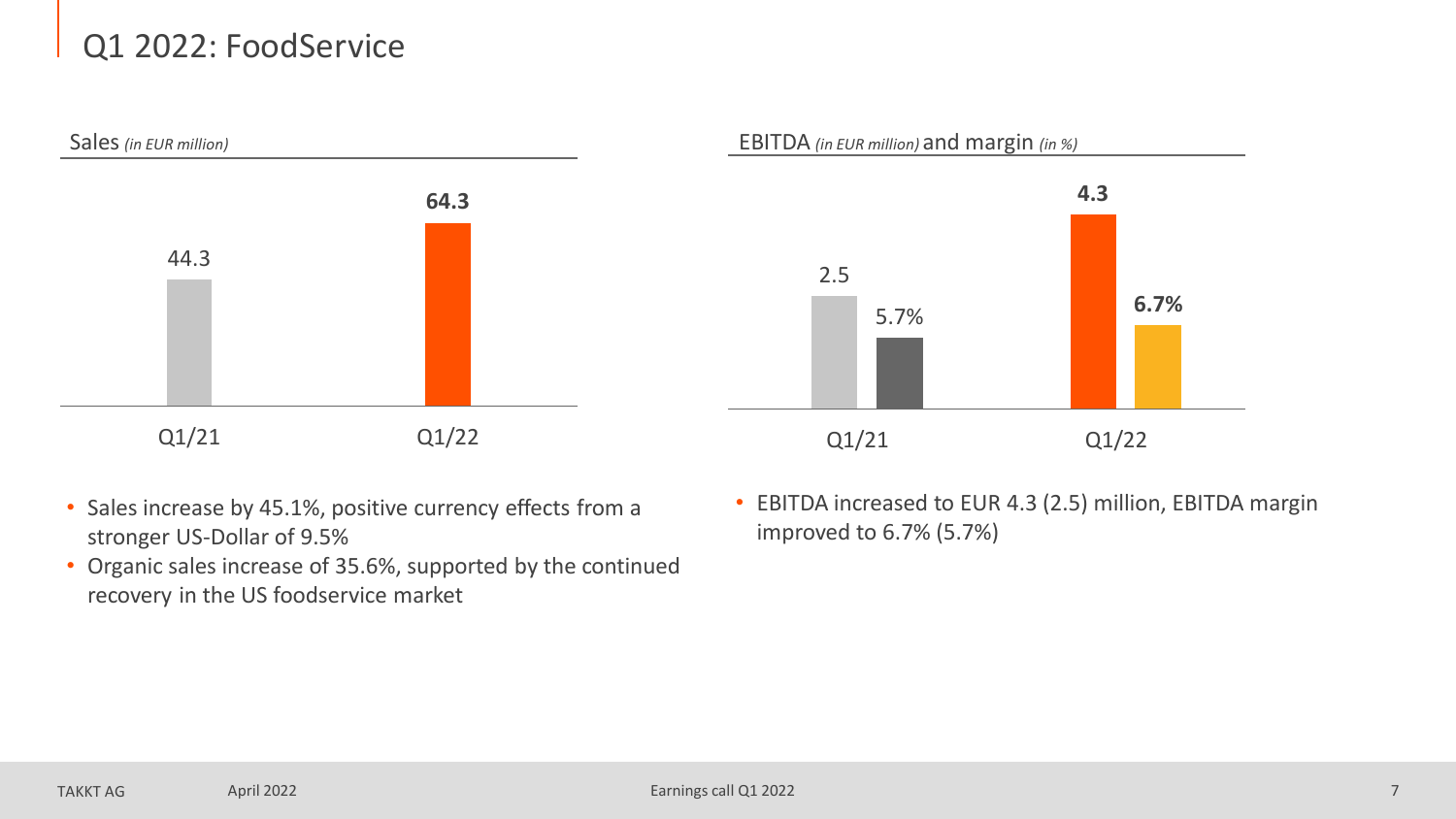## Q1 2022: TAKKT cash flow



• TAKKT cash flow above previous year's level, rising at a similar rate as EBITDA

| in EUR million                     | Q1/21  | Q1/22   |
|------------------------------------|--------|---------|
| profit                             | 11.9   | 16.4    |
| + depreciation                     | $+9.3$ | $+10.3$ |
| +/- deferred taxes expense/income  | $+0.5$ | $+0.7$  |
| +/- other non-cash expenses/income | $+0.7$ | $+1.5$  |
| <b>TAKKT cash flow</b>             | 22.4   | 28.9    |
|                                    |        |         |
|                                    |        |         |
| in EUR million                     | Q1/21  | Q1/22   |
| <b>EBITDA</b>                      | 26.5   | 32.7    |
| - financial result                 | $-1.4$ | $-1.1$  |
| - current taxes                    | $-3.4$ | $-4.2$  |
| +/- other non-cash expenses/income | $+0.7$ | $+1.5$  |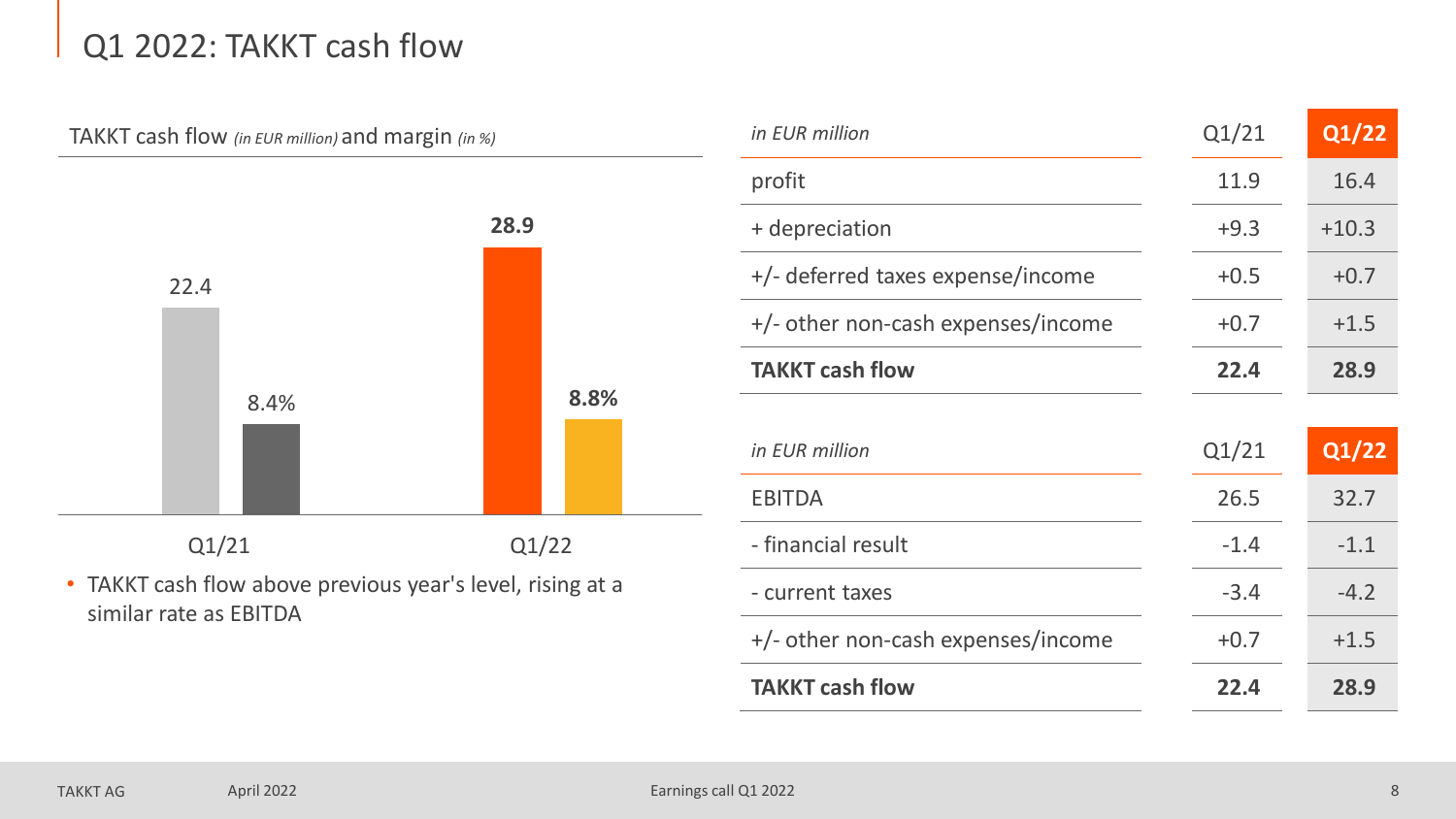# Cash flow generation

| in EUR million                                                                                   | Q1/21  | Q1/22   |
|--------------------------------------------------------------------------------------------------|--------|---------|
| <b>TAKKT cash flow</b>                                                                           | 22.4   | 28.9    |
| Change in net working capital as well as other<br>adjustments                                    | $+1.6$ | $-15.5$ |
| <b>Cash flow from operating activities</b>                                                       | 24.0   | 13.4    |
| Capital expenditure in non-current assets                                                        | $-3.0$ | $-3.3$  |
| Proceeds from disposal of non-current assets                                                     | $+0.1$ | $+0.1$  |
| <b>Free TAKKT cash flow</b><br>(for acquisitions, payout to shareholders and<br>loan repayments) | 21.1   | 10.2    |

- Increase in net working capital due to higher trade receivables and inventories, only partly compensated by increase in trade payables
- Capital expenditure was at a similar level to prior year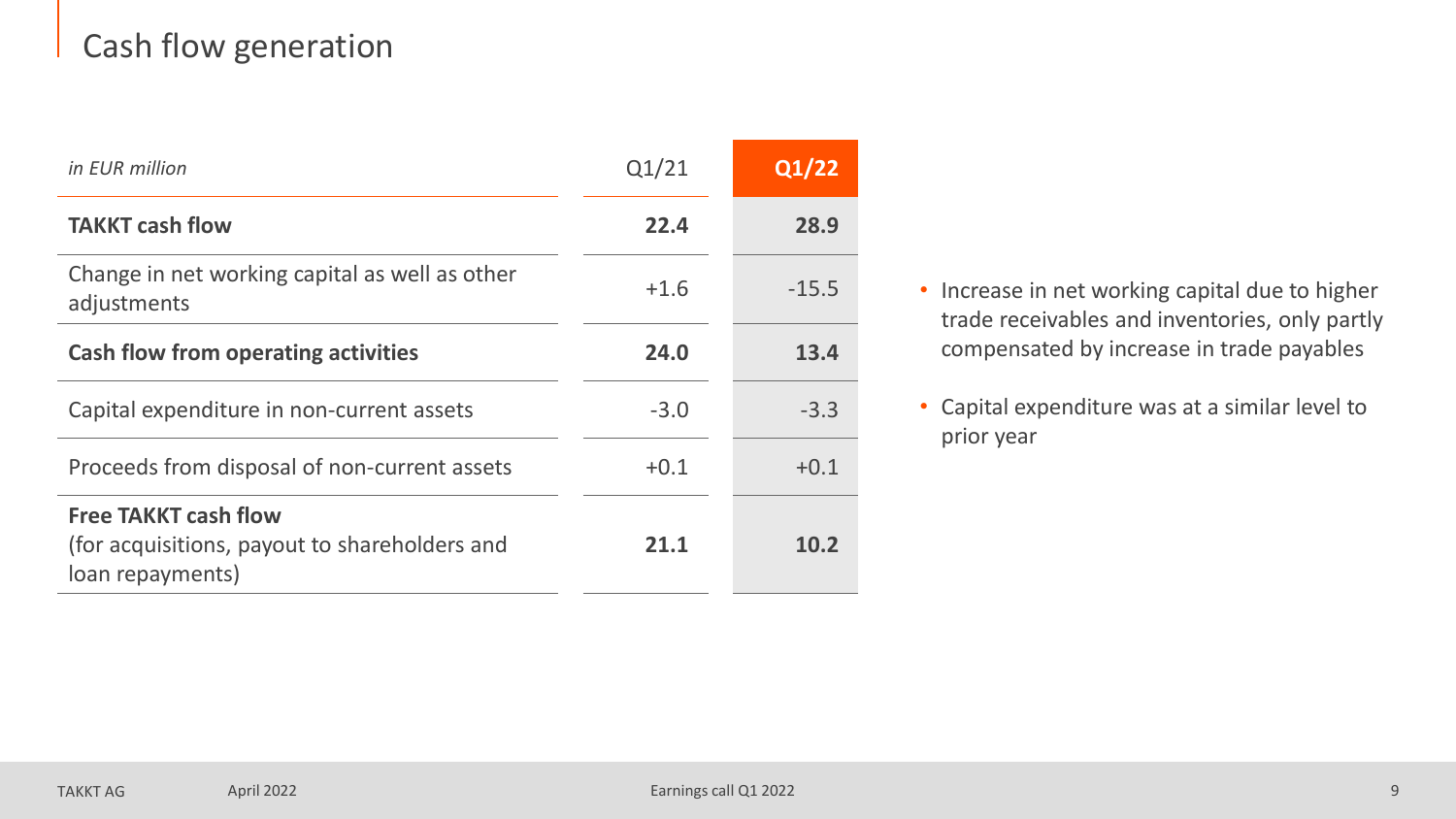### Balance sheet



• Equity ratio above the target corridor of 30 to 60 percent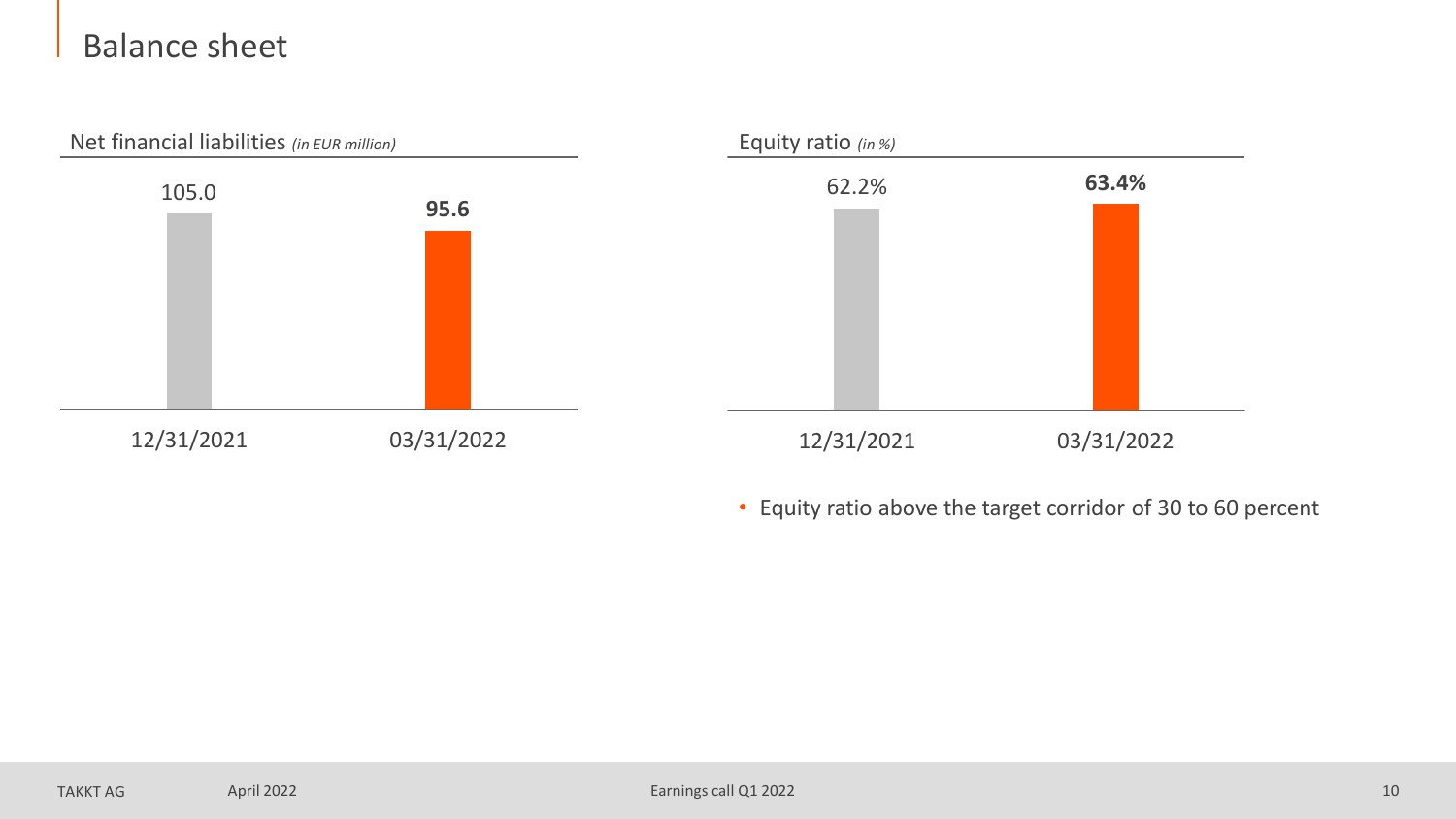# Organic sales growth

| Organic growth               | Q1/21    | Q2/21 | Q3/21 | Q4/21 | 2021  | Q1/22 |
|------------------------------|----------|-------|-------|-------|-------|-------|
| <b>TAKKT Group</b>           | $-3.3%$  | 24.6% | 12.1% | 14.4% | 11.4% | 18.9% |
| Industrial & Packaging*      | 3.6%     | 30.3% | 13.5% | 13.7% | 14.5% | 12.6% |
| Office Furniture & Displays* | $-14.8%$ | 25.7% | 13.7% | 13.1% | 8.1%  | 24.3% |
| FoodService*                 | $-8.6%$  | 10.8% | 7.1%  | 18.6% | 6.7%  | 35.6% |

*\* New division structure implemented at the beginning of 2022. The table shows the pro forma figures for 2021 in the new structure.*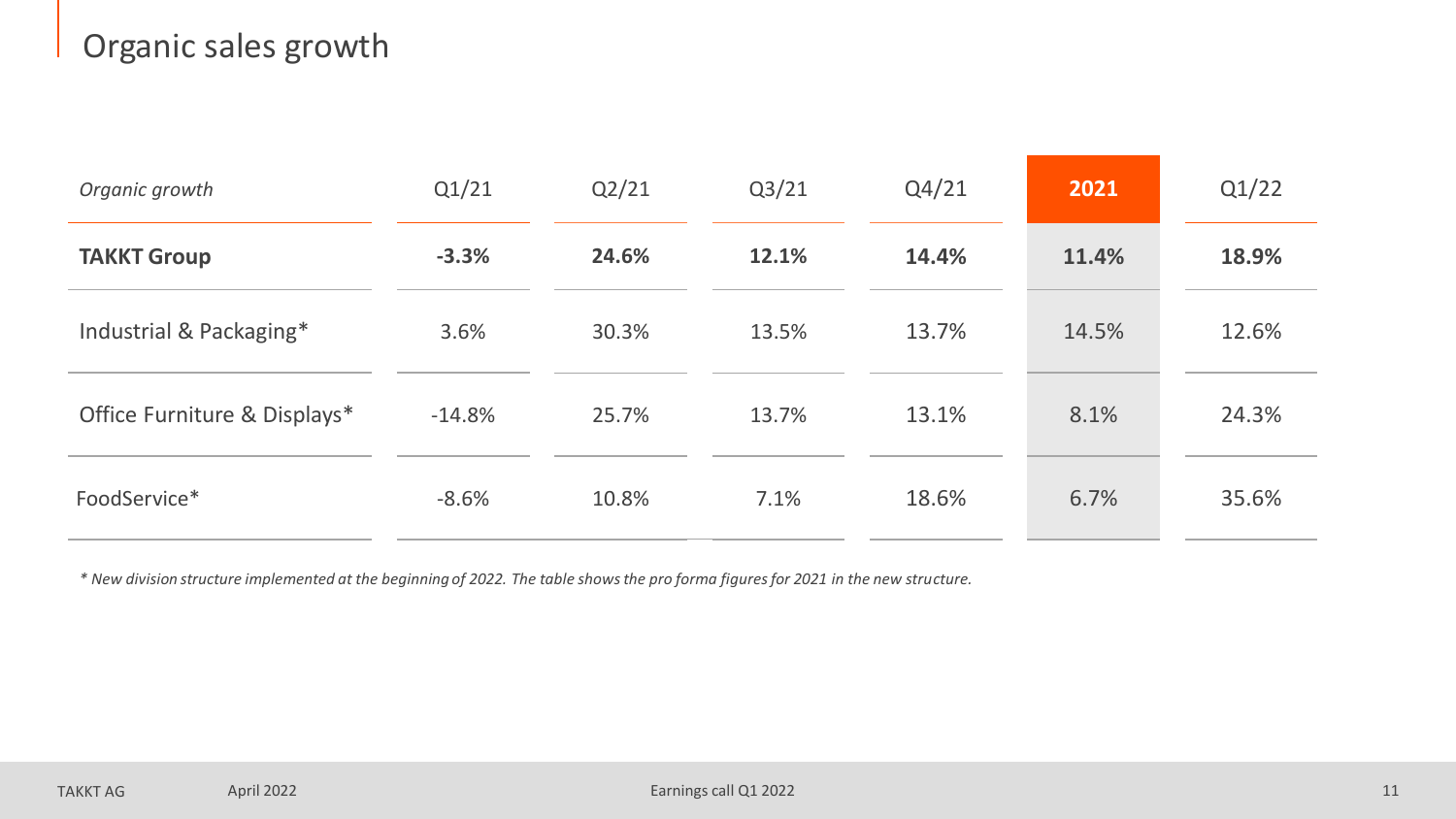### **Economic environment TAKKT's focus TAKKT's focus Key financials**

- Russia's invasion of Ukraine has a negative impact on global economic growth via higher commodity prices, increased uncertainty and reduced business confidence
- Higher inflation rates and bottlenecks in the supply chains continue to have an impact on business development

- Top priority: inflation management to keep gross profit margin stable
- Tight supply chain and inventory management to fulfill customer demand
- Acceleration of transformation and implementation of strategic initiatives along the three pillars Growth, OneTAKKT and Caring

• High level of uncertainty after a good start to the year. Overall, for the full year TAKKT expects

### **high single-digit organic sales growth**

### **EBITDA between EUR 110 and 130 million**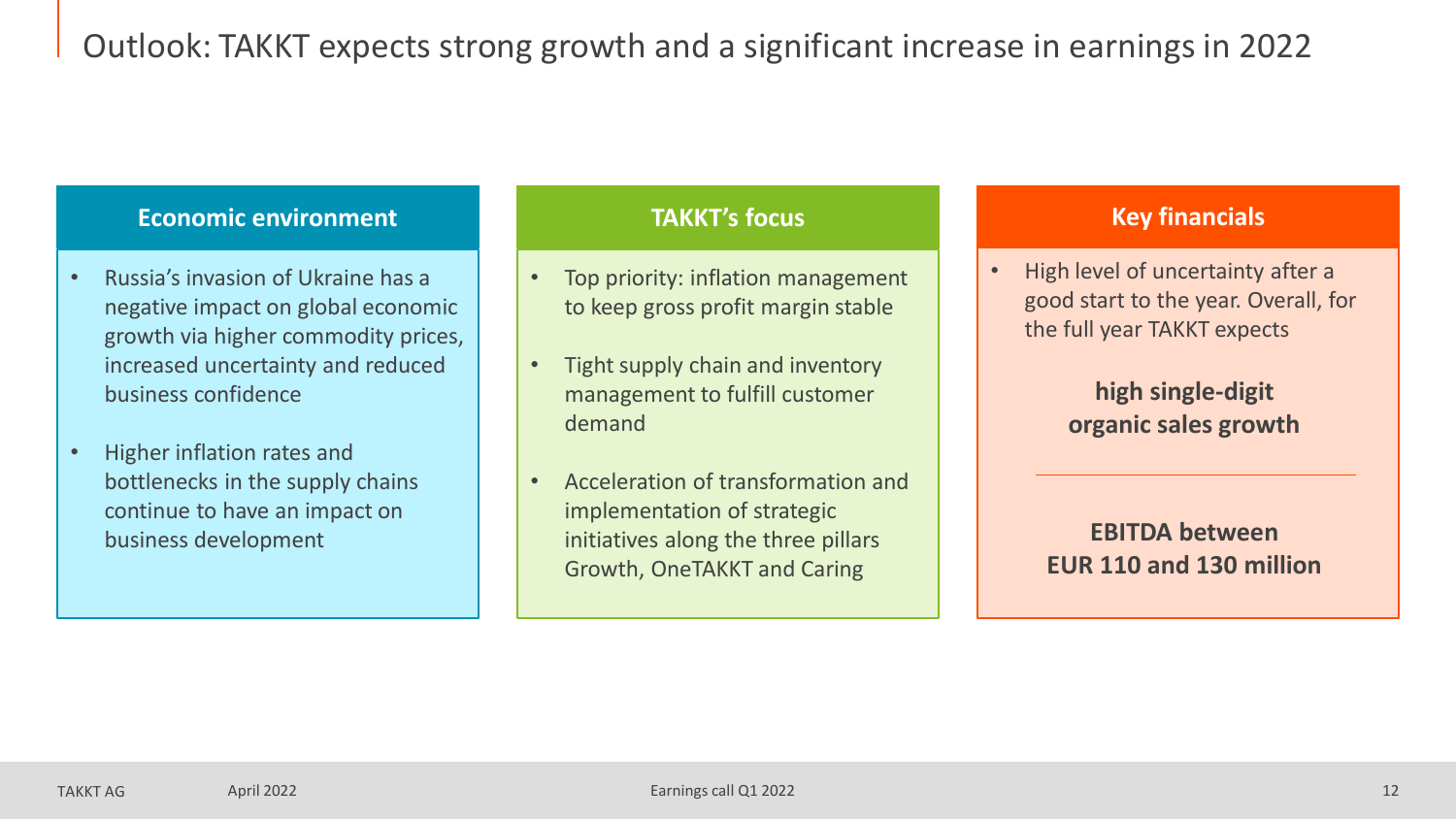### Appendix: Structure of sales development

|                                               | Q1/22 |
|-----------------------------------------------|-------|
| <b>TAKKT Group in EUR</b>                     | 23.3% |
| organic                                       | 18.9% |
| currency                                      | 4.4%  |
| acquisition/divestment                        |       |
| <b>Industrial &amp; Packaging in EUR</b>      | 14.0% |
| organic                                       | 12.6% |
| currency                                      | 1.4%  |
| acquisition/divestment                        |       |
| <b>Office Furniture &amp; Displays in EUR</b> | 33.4% |
| organic                                       | 24.3% |
| currency                                      | 9.1%  |
| acquisition/divestment                        |       |
| <b>FoodService in EUR</b>                     | 45.1% |
| organic                                       | 35.6% |
| currency                                      | 9.5%  |
| acquisition/divestment                        |       |